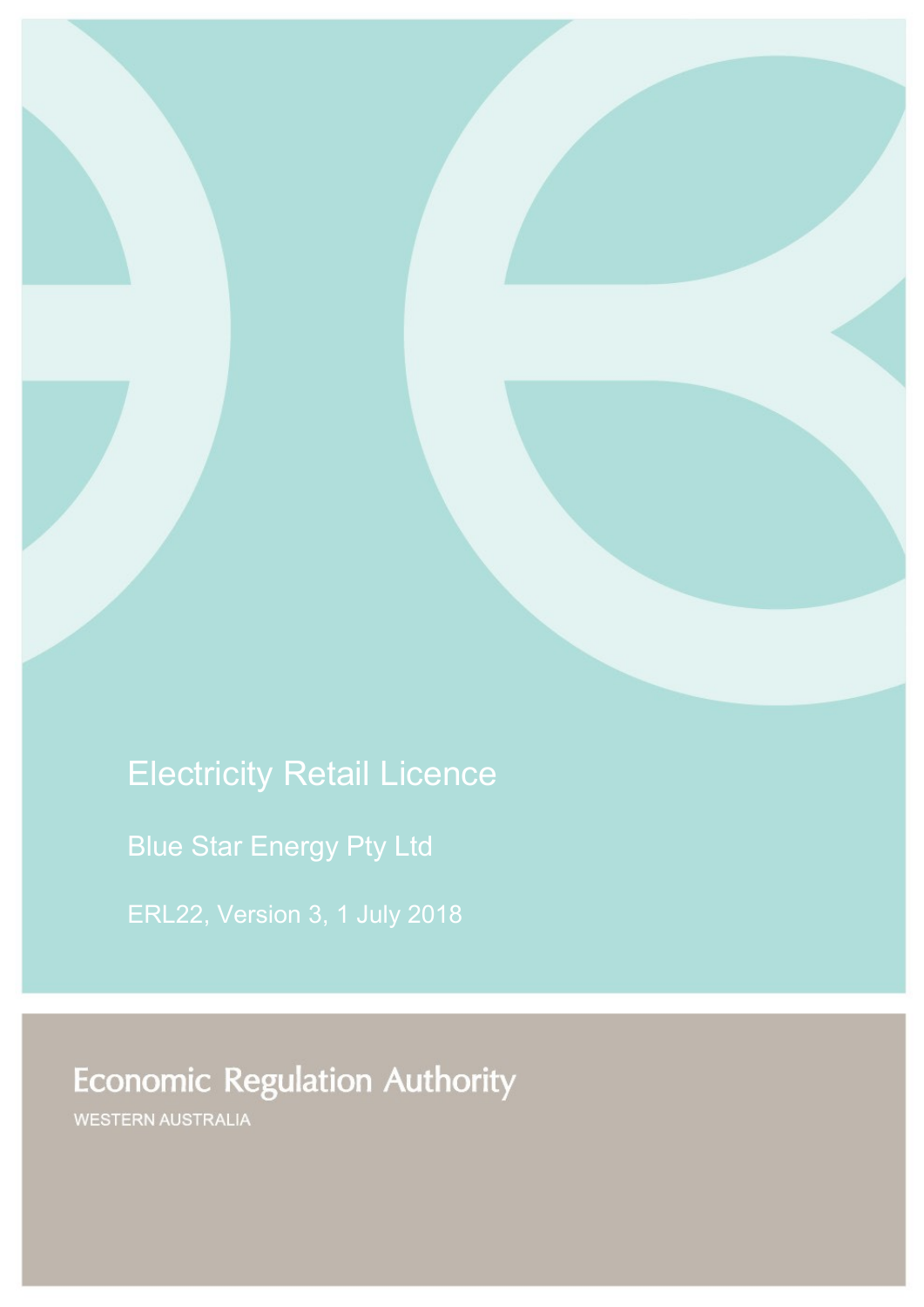# *ELECTRICITY INDUSTRY ACT 2004 (WA)*

| Licensee Name:            | Blue Star Energy Pty Ltd                                |
|---------------------------|---------------------------------------------------------|
|                           | ABN 77 166 758 569                                      |
| Licence Area:             | The area set out in the plan referred to in clause 2.5. |
| Licence Number:           | ERL22                                                   |
| <b>Commencement Date:</b> | 5 March 2014                                            |
| <b>Version Number:</b>    | 3                                                       |
| Version Date:             | 1 July 2018                                             |
| <b>Expiry Date:</b>       | 4 March 2029                                            |

Signed by a delegate; member; or the Chair of the Economic Regulation Authority

1 July 2018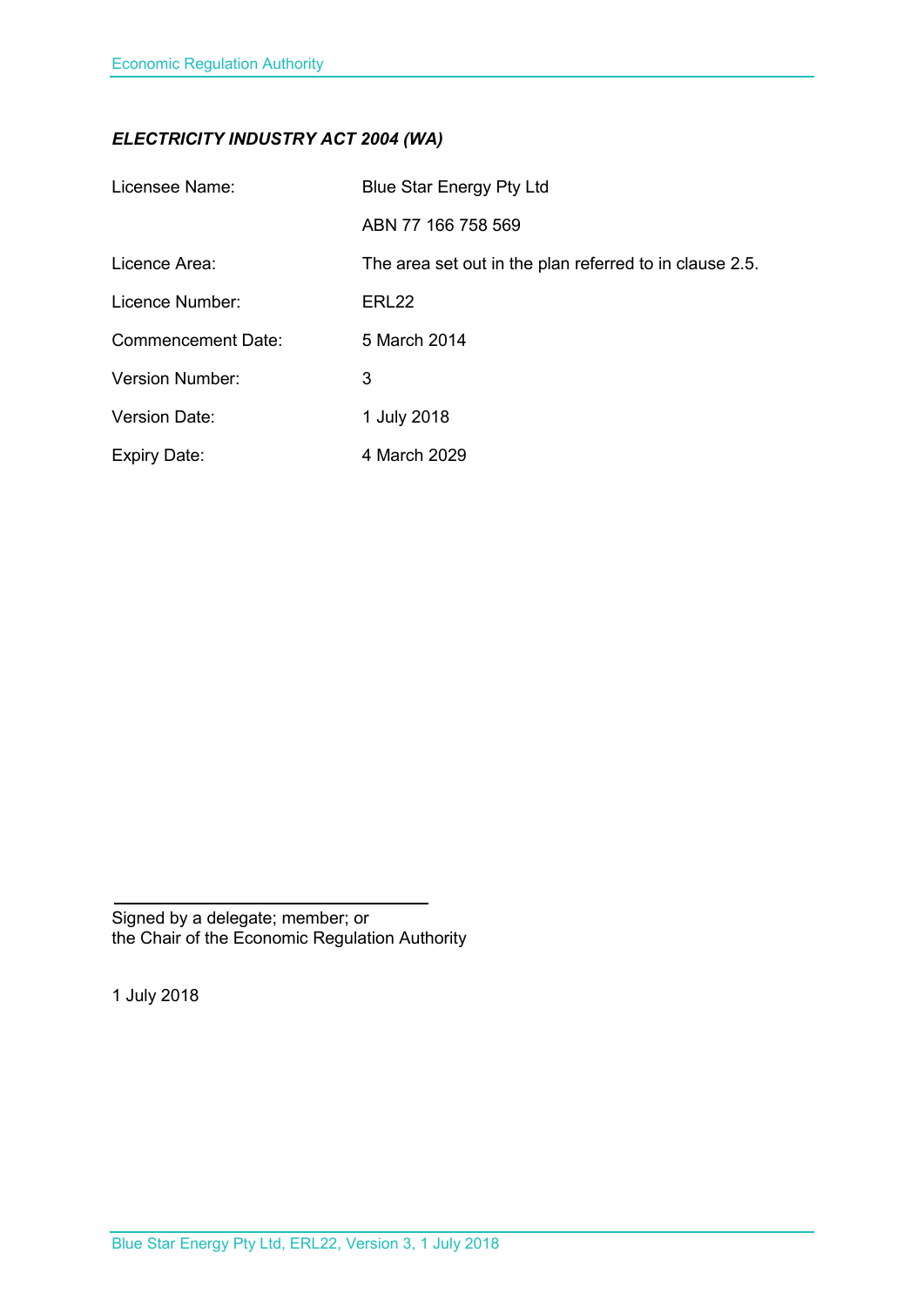# **Index**

| 1. |                                    | <b>DEFINITIONS AND INTERPRETATION</b>                 | 4               |
|----|------------------------------------|-------------------------------------------------------|-----------------|
|    | 1.1                                | <b>Definitions</b>                                    | 4               |
|    | 1.2                                | Interpretation                                        | 6               |
| 2. |                                    | <b>LICENCE AUTHORISATION</b>                          | 6               |
|    | 2.1                                | Activities authorised under this licence              | 6               |
|    | 2.2 <sub>2</sub>                   | <b>Commencement date</b>                              | 6               |
|    | 2.3                                | <b>Expiry date</b>                                    | $\overline{7}$  |
|    | 2.4                                | <b>Term</b>                                           | $\overline{7}$  |
|    | 2.5                                | Licence area                                          | $\overline{7}$  |
| 3. | <b>LICENCE ADMINISTRATION</b>      |                                                       | 7               |
|    | 3.1                                | Amendment of licence by the licensee                  | $\overline{7}$  |
|    | 3.2                                | <b>Amendment of licence by the ERA</b>                | $\overline{7}$  |
|    | 3.3                                | <b>Transfer of licence</b>                            | 8               |
|    | 3.4                                | <b>Renewal of licence</b>                             | 8               |
|    | 3.5                                | <b>Cancellation of licence</b>                        | 8               |
|    | 3.6                                | <b>Surrender of licence</b>                           | 8               |
|    | 3.7                                | <b>Notices</b>                                        | 8               |
|    | 3.8                                | <b>Publishing information</b>                         | 9               |
|    | 3.9                                | <b>Review of the ERA's decisions</b>                  | 9               |
| 4. | <b>GENERAL LICENCE OBLIGATIONS</b> |                                                       | 9               |
|    | 4.1                                | Compliance with applicable legislation                | 9               |
|    | 4.2                                | <b>Fees</b>                                           | 10              |
|    | 4.3                                | <b>Accounting records</b>                             | 10              |
|    | 4.4                                | Reporting a change in circumstances                   | 10              |
|    | 4.5                                | <b>Provision of information</b>                       | 10              |
| 5. |                                    | AUDITS AND PERFORMANCE REPORTING OBLIGATIONS          | 10              |
|    | 5.1                                | <b>Asset management system</b>                        | 10              |
|    | 5.2                                | Individual performance standards                      | 11              |
|    | 5.3                                | <b>Performance audit</b>                              | 11              |
| 6. | <b>CUSTOMERS</b>                   |                                                       | 11              |
|    | 6.1                                | <b>Approved Scheme</b>                                | 11              |
|    | 6.2                                | <b>Determination of Default Supplier</b>              | 11              |
|    | 6.3                                | <b>Marketers</b>                                      | 11              |
|    | 6.4                                | <b>Customer Contracts</b>                             | 12 <sub>2</sub> |
|    | 6.5                                | <b>Amending the Standard Form Contract</b>            | 12 <sub>2</sub> |
|    | 6.6                                | Directions by the ERA to amend Standard Form Contract | 12 <sub>2</sub> |
|    | 6.7                                | <b>Supplier of Last Resort</b>                        | 12 <sub>2</sub> |
|    | 6.8                                | <b>Notification of Default Supply</b>                 | 12 <sup>2</sup> |
|    | 6.9                                | <b>Priority Restoration Register</b>                  | 12 <sup>2</sup> |
|    |                                    | <b>Schedule 1 - Additional Licence Clauses</b>        | 13              |
|    |                                    | <b>Schedule 2 - Licence Area Plans</b>                | 14              |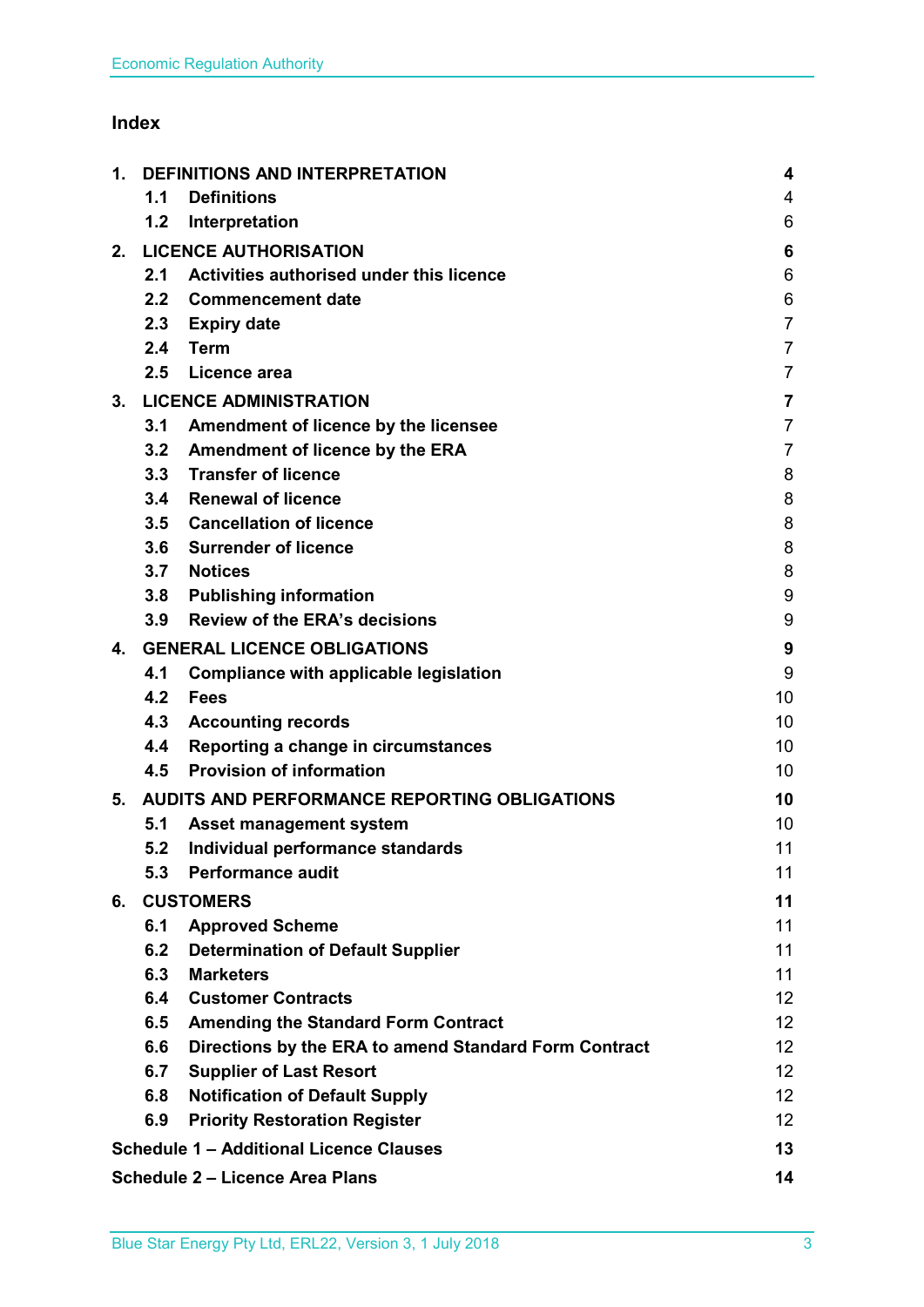#### <span id="page-3-0"></span>**1. DEFINITIONS AND INTERPRETATION**

#### <span id="page-3-1"></span>**1.1 Definitions**

1.1.1 In this *licence*, the following definitions apply unless the context otherwise requires:

*Act* means the *Electricity Industry Act 2004* (WA).

#### *applicable legislation* means:

- (a) the *Act*; and
- (b) the *Regulations* and the *Codes*.

*approved scheme* means a scheme approved under section 92 of the *Act.* 

*business day* means a day which is not a Saturday, Sunday or a Public Holiday in Western Australia.

*Code* means:

- (a) the *Code of Conduct for the Supply of Electricity to Small Use Customers 2018*;
- (b) the *Electricity Industry (Customer Transfer) Code 2016*;
- (c) the *Electricity Industry (Metering) Code 2012*;
- (d) Not Used

*commencement date* means the date the *licence* was first granted by the *ERA* being the date specified in clause 2.2.

*connection point* has the meaning given to that term in regulation 35 of the *[Electricity](http://www.slp.wa.gov.au/legislation/statutes.nsf/main_mrtitle_1345_homepage.html)  [Industry \(Customer Contracts\) Regulations 2005](http://www.slp.wa.gov.au/legislation/statutes.nsf/main_mrtitle_1345_homepage.html)*.

*customer* has the meaning given to that term in section 3 of the *Act*.

*default supplier* has the meaning given to that term in regulation 35 of the *Electricity [Industry \(Customer Contracts\) Regulations 2005.](http://www.slp.wa.gov.au/legislation/statutes.nsf/main_mrtitle_1345_homepage.html)*

*electricity* has the meaning given to that term in section 3 of the *Act*.

*electricity marketing agent* has the meaning given to that term in section 78 of the *Act*.

#### *electronic means* means:

- (a) the internet;
- (b) email, being:
	- (i) in relation to the *ERA*, the *ERA's* email address as notified to the *licensee*; and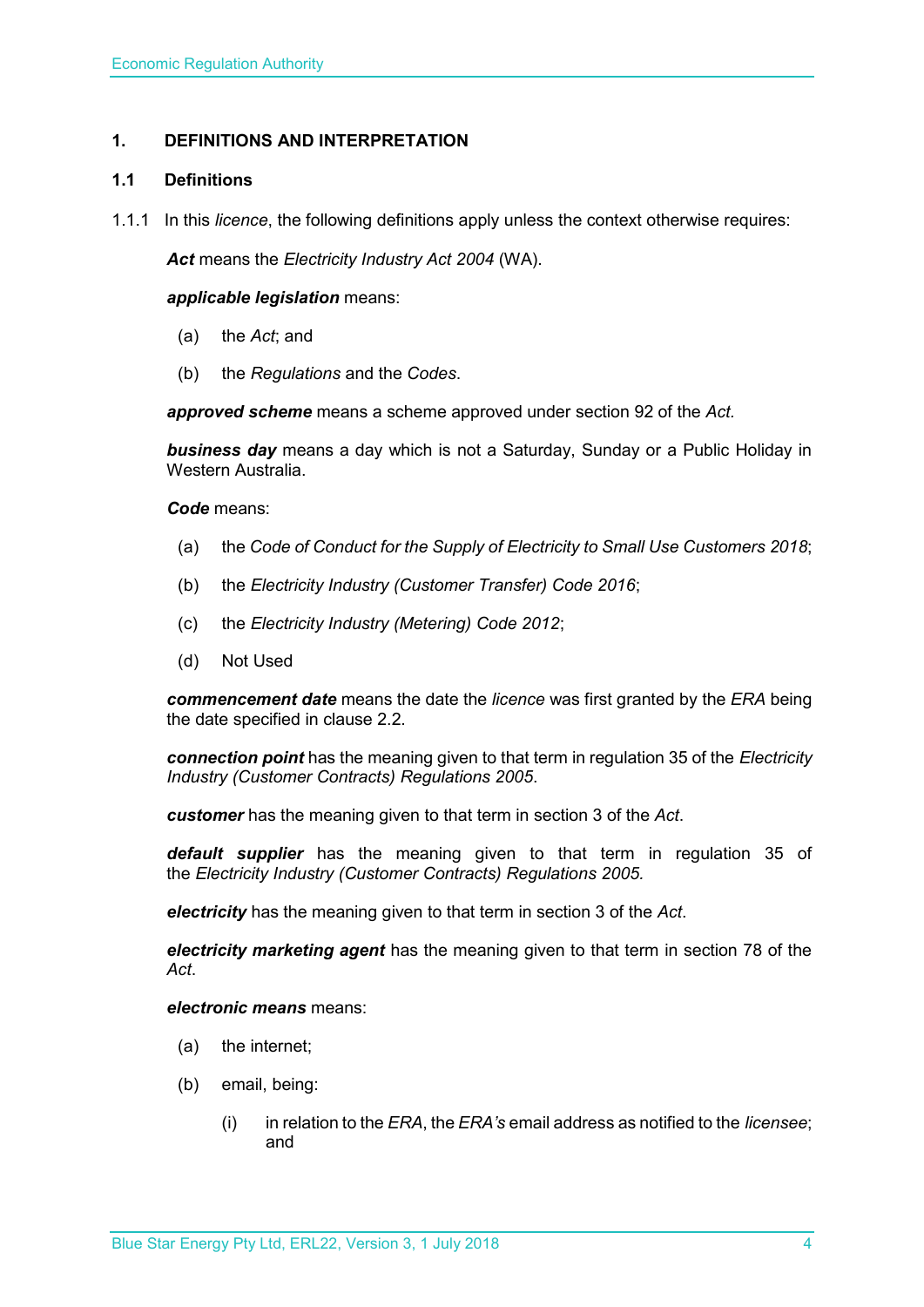- (ii) in relation to the *licensee*, the email address specified in the *licence* application or other such email address as notified in writing to the *ERA;* or
- (iii) any other similar means,

but does not include facsimile or telephone.

*ERA* means the Economic Regulation Authority.

*expiry date* means the date specified in clause 2.3*.*

*individual performance standards* mean any standards prescribed by the *ERA* for an individual *licensee* pursuant to clause 5.2 of the *licence*.

#### *licence* means:

- (a) this document (excluding the title page and the second page of this document);
- (b) any Schedules to this document; and
- (c) any individual *performance standards* approved by the *ERA* pursuant to clause 5.2.

*licence area* is the area stated in clause 2.5 of this *licence*.

*licensee* means Blue Star Energy Pty Ltd, ABN 77 166 758 569.

*non-standard contract* has the meaning given to that term in section 47 of the *Act.* 

*notice* means a written notice, agreement, consent, direction, representation, advice, statement or other communication required or given pursuant to, or in connection with, this *licence*.

*performance audit* means an audit of the effectiveness of measures taken by the *licensee* to meet the *performance criteria* in this *licence*.

#### *performance criteria* means:

- (a) the terms and conditions of the *licence*; and
- (b) any other relevant matter in connection with the *applicable legislation* that the *ERA* determines should form part of the *performance audit*.

*publish* in relation to a report or information means either:

- (a) posting the report or information on the *licensee's* website; or
- (b) sending the report or information to the *ERA* to be published on the *ERA's* website.

#### *Regulations* means:

- (a) *Economic Regulation Authority (Licensing Funding) Regulations 2014*;
- (b) *Electricity Industry (Code of Conduct) Regulations 2005*;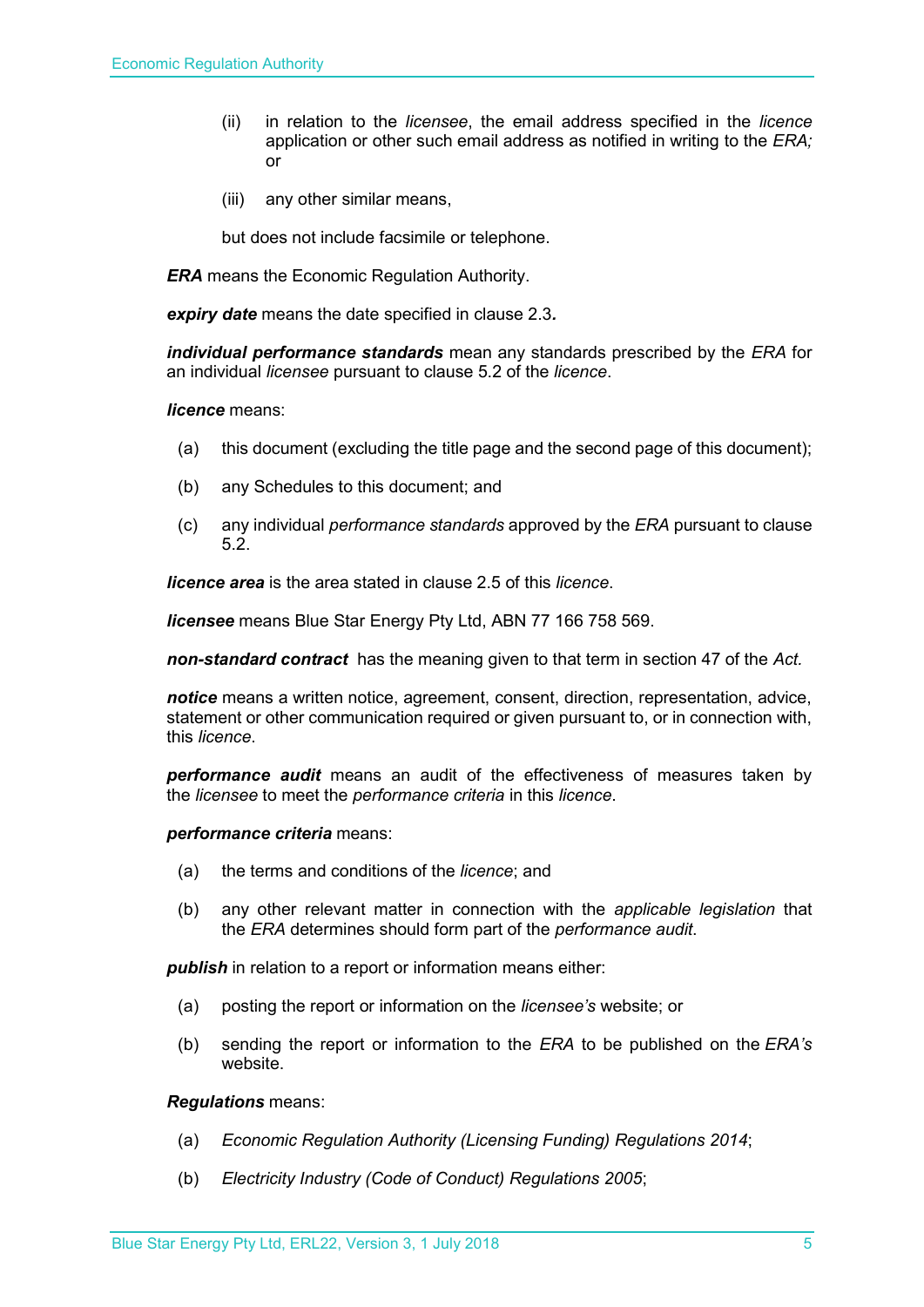- (c) *Electricity Industry (Customer Contracts) Regulations 2005*;
- (d) *Electricity Industry (Licence Conditions) Regulations 2005*;
- (e) Not Used
- (f) *Electricity Industry (Ombudsman Scheme) Regulations 2005.*

*related body corporate* has the meaning given to that term in section 50 of the *Corporations Act 2001 (Cwth)*.

*reviewable decision* means a decision by the *ERA* pursuant to:

- (a) clause 3.8.3;
- (b) Not Used
- (c) Not Used
- (d) clause 5.2.2;
- (e) clause 5.3.2; or
- (f) clause 5.3.4,

of this *licence*.

*small use customer* has the same meaning as the meaning given to "customer" in section 47 of the *Act*.

*standard form contract* has the meaning given to that term in section 47 of the *Act*.

*supplier of last resort* has the meaning given to that term in section 69(1) of the *Act*.

*supply* has the meaning given to that term in section 3 of the *Act*.

*version date* means the date on which the *licence* was last amended pursuant to clause 3.1 or clause 3.2.

#### <span id="page-5-0"></span>**1.2 Interpretation**

1.2.1 A reference in this *licence* to any *applicable legislation* includes, unless the context otherwise requires, any statutory modification, amendment, replacement or re-enactment of that *applicable legislation.*

#### <span id="page-5-1"></span>**2. LICENCE AUTHORISATION**

#### <span id="page-5-2"></span>**2.1 Activities authorised under this licence**

2.1.1 The *licensee* is granted a *licence* for the *licence area* to sell *electricity* to *customers,*  excluding *small use customers,* in accordance with the terms and conditions of this *licence.*

#### <span id="page-5-3"></span>**2.2 Commencement date**

2.2.1 5 March 2014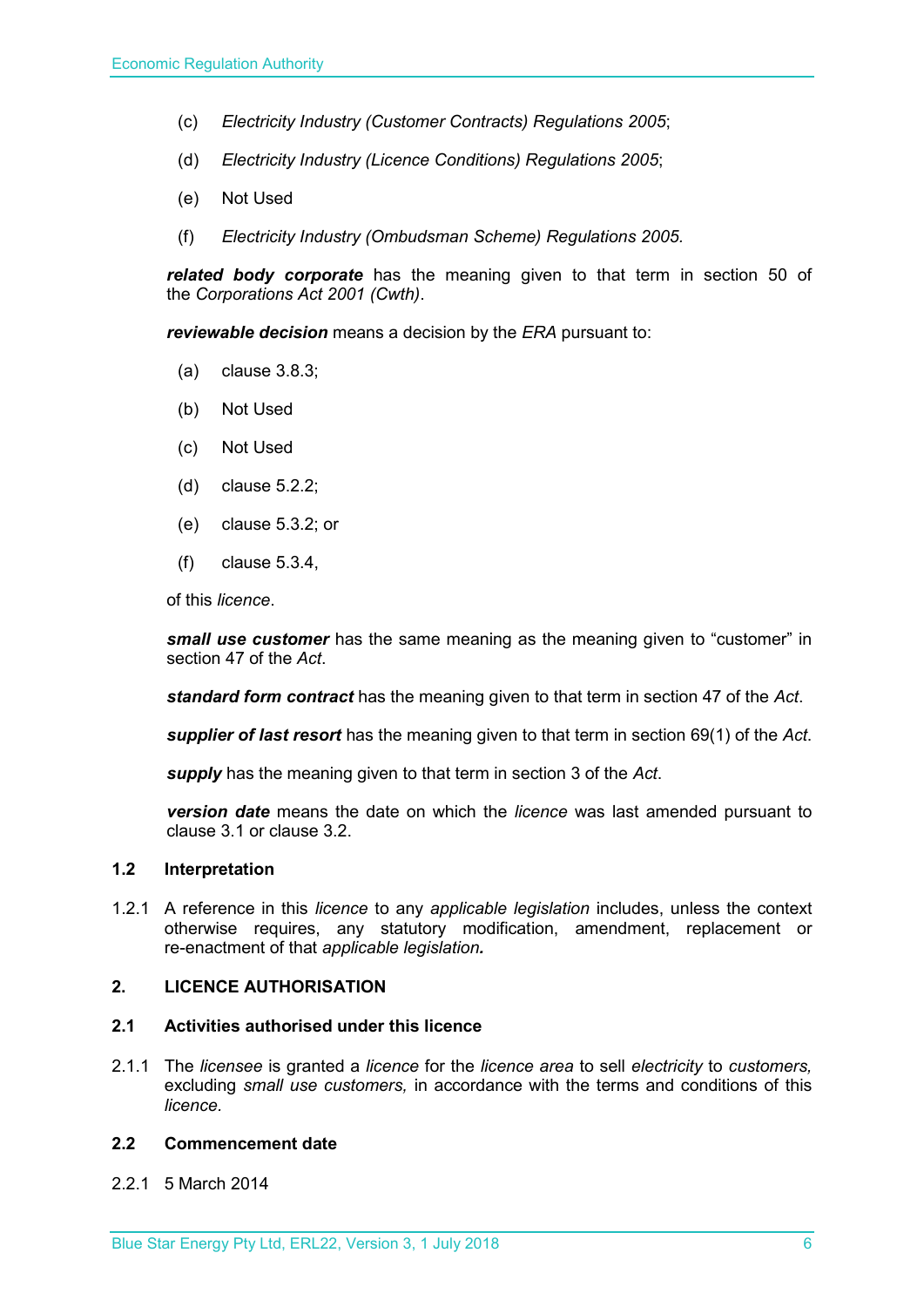### <span id="page-6-0"></span>**2.3 Expiry date**

2.3.1 4 March 2029

### <span id="page-6-1"></span>**2.4 Term [Section 15 of the Act]**

- 2.4.1 This *licence* commences on the *commencement date* and continues until the earlier of:
	- (a) the cancellation of the *licence* pursuant to clause 3.5 of this *licence*;
	- (b) the surrender of the *licence* pursuant to clause 3.6 of this *licence*; or
	- (c) the *expiry date*.

### <span id="page-6-2"></span>**2.5 Licence area**

2.5.1 The *licence area* is set out in plan(s):

ERA-EL-135

2.5.2 The *licence area* plan(s) is provided in Schedule 2.

#### <span id="page-6-3"></span>**3. LICENCE ADMINISTRATION**

#### <span id="page-6-4"></span>**3.1 Amendment of licence by the licensee [Section 21 of the Act]**

3.1.1 The *licensee* may apply to the *ERA* to amend the *licence* in accordance with the *Act.*

#### <span id="page-6-5"></span>**3.2 Amendment of licence by the ERA [Section 22 of the Act]**

- 3.2.1 Subject to any *applicable legislation*, the *ERA* may amend the *licence* at any time in accordance with this clause.
- 3.2.2 Before amending the *licence* under clause 3.2.1, the *ERA* must:
	- (a) provide the *licensee* with written *notice* of the proposed amendments under consideration by the *ERA*;
	- (b) allow 15 *business days* for the *licensee* to make submissions on the proposed amendments; and
	- (c) take into consideration those submissions.
- 3.2.3 This clause also applies to the substitution of the existing *licence*.
- 3.2.4 For avoidance of doubt, the *licensee* will not have to pay a fee for amendments under clause 3.2.1.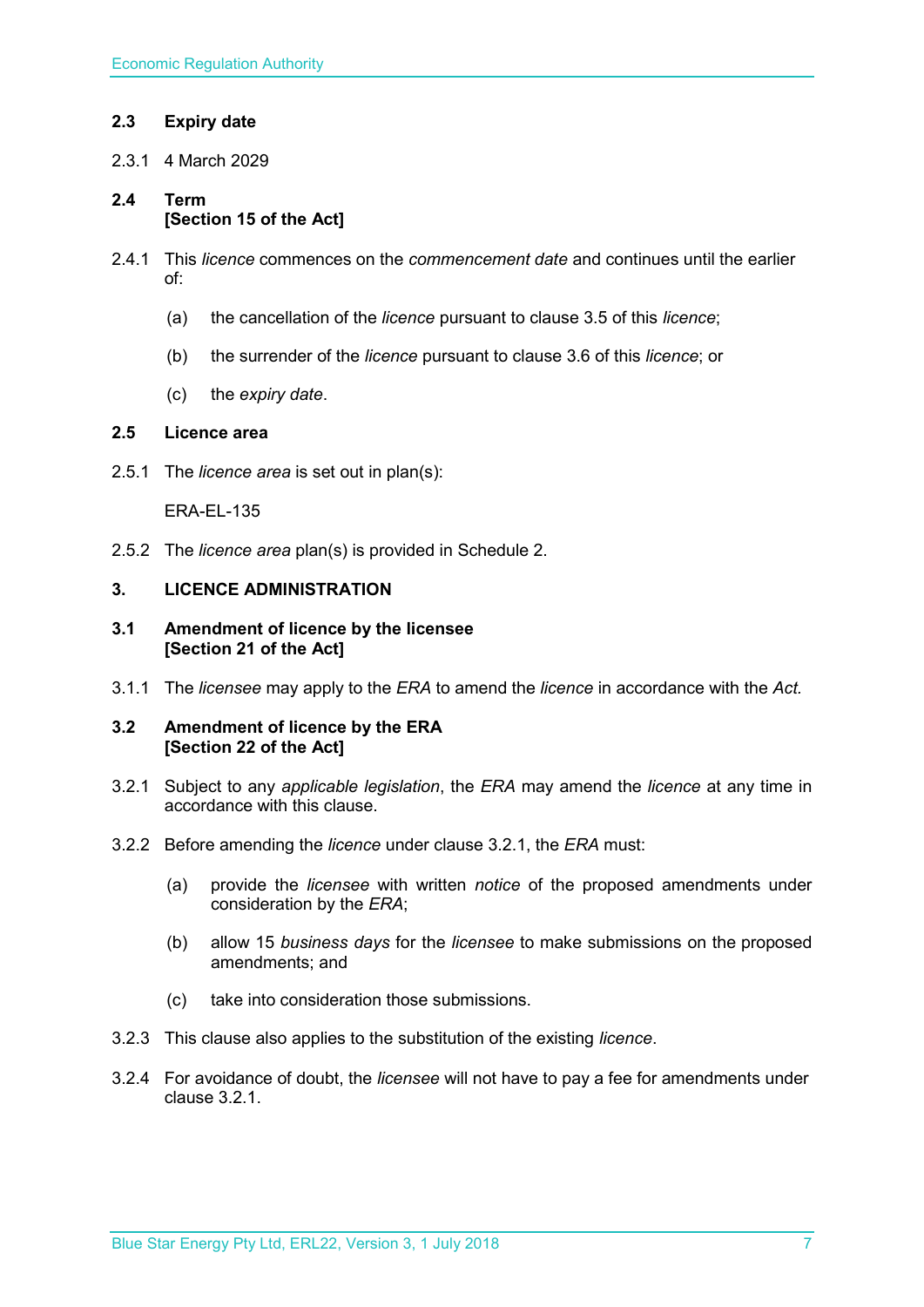### <span id="page-7-0"></span>**3.3 Transfer of licence [Section 18 of the Act]**

3.3.1 This *licence* may be transferred only in accordance with the *Act.*

#### <span id="page-7-1"></span>**3.4 Renewal of licence [Section 16 of the Act]**

3.4.1 This *licence* may be renewed only in accordance with the *Act*.

### <span id="page-7-2"></span>**3.5 Cancellation of licence [Section 35 of the Act]**

3.5.1 This *licence* may be cancelled only in accordance with the *Act*.

#### <span id="page-7-3"></span>**3.6 Surrender of licence [Schedule 1 of the Act]**

- 3.6.1 The *licensee* may only surrender the *licence* pursuant to this clause 3.6.
- 3.6.2 If the *licensee* intends to surrender the *licence* the *licensee* must, by *notice* in writing to the *ERA*:
	- (a) set out the date that the *licensee* wishes the surrender of the *licence* to be effective; and
	- (b) set out the reasons why the *licensee* wishes to surrender the *licence*, including the reasons why it would not be contrary to the public interest for the surrender of the *licence* to be effective on the date set out in the *notice*.
- 3.6.3 Upon receipt of the *notice* from the *licensee* pursuant to clause 3.6.2, the *ERA* will publish the *notice*.
- 3.6.4 Notwithstanding clause 3.6.2, the surrender of the *licence* will only take effect on the later of the day that:
	- (a) the *ERA* publishes a *notice* of the surrender in the Western Australian Government Gazette, such date to be at the discretion of the *ERA*; and
	- (b) the *licensee* hands back the *licence* to the *ERA*.
- 3.6.5 The *licensee* will not be entitled to a refund of any fees by the *ERA*.

#### <span id="page-7-4"></span>**3.7 Notices**

- 3.7.1 Unless otherwise specified, all *notices* must be in writing.
- 3.7.2 A *notice* will be regarded as having been sent and received:
	- (a) when delivered in person to the addressee; or
	- (b) three *business days* after the date of posting if the *notice* is posted in Western Australia; or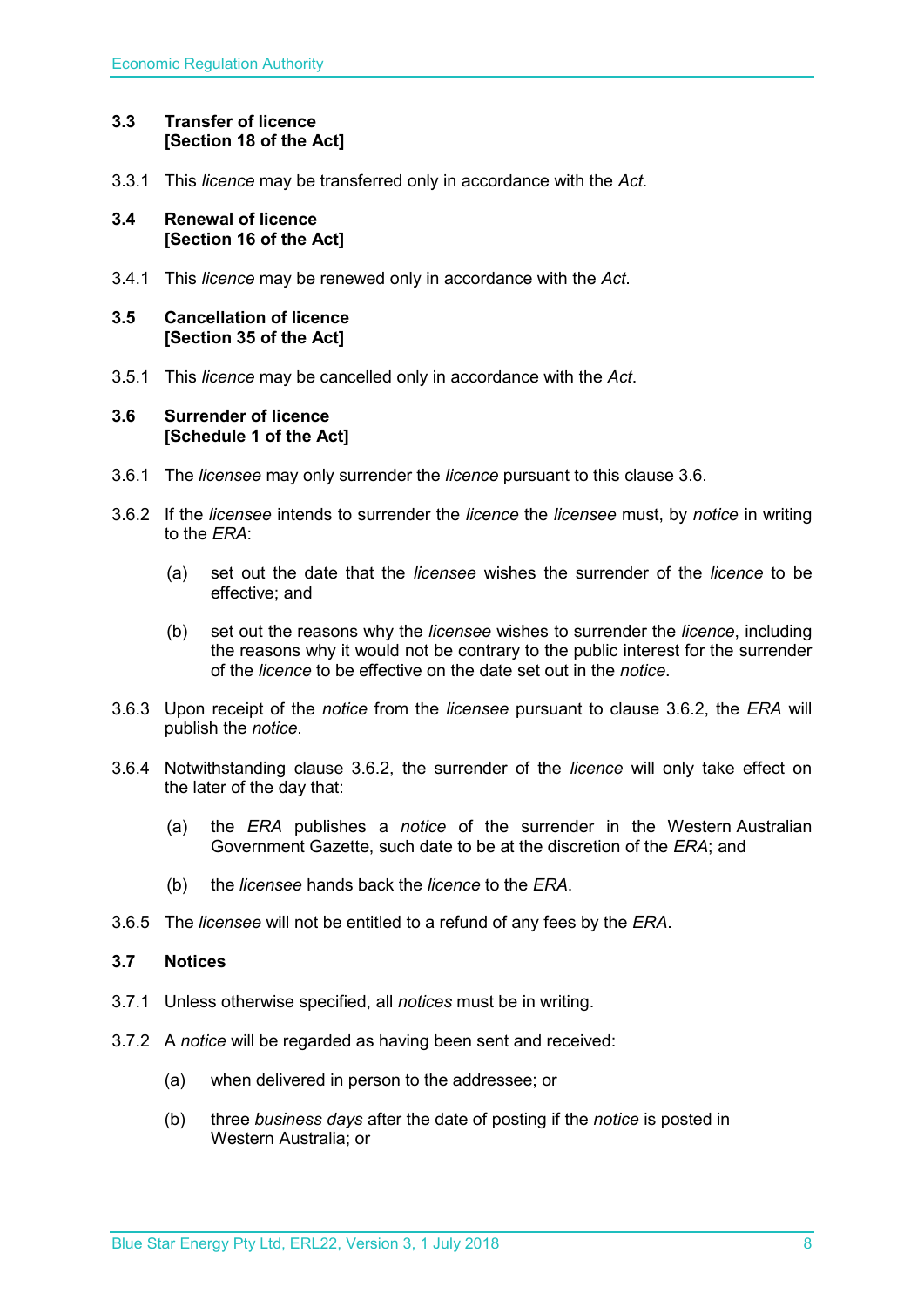- (c) five *business days* after the date of posting if the *notice* is posted outside Western Australia; or
- (d) if sent by facsimile when, according to the sender's transmission report, the *notice* has been successfully received by the addressee; or
- (e) if sent by *electronic means* when, according to the sender's electronic record, the *notice* has been successfully sent to the addressee.

### <span id="page-8-0"></span>**3.8 Publishing information**

- 3.8.1 The *ERA* may direct the *licensee* to *publish*, within a specified timeframe, any information it considers relevant in connection with the *licensee* or the performance by the *licensee* of its obligations under this *licence*.
- 3.8.2 Subject to clause 3.8.3, the *licensee* must *publish* the information referred to in clause 3.8.1.
- 3.8.3 If the *licensee* considers that the information is confidential it must:
	- (a) immediately notify the *ERA*; and
	- (b) seek a review of the *ERA's* decision in accordance with clause 3.9.
- 3.8.4 Once it has reviewed the decision, the *ERA* will direct the *licensee* in accordance with the review to:
	- (a) *publish* the information;
	- (b) *publish* the information with the confidential information removed or modified; or
	- (c) not *publish* the information.

#### <span id="page-8-1"></span>**3.9 Review of the ERA's decisions**

- 3.9.1 The *licensee* may seek a review of a *reviewable decision* by the *ERA* pursuant to this *licence* in accordance with the following procedure:
	- (a) the *licensee* shall make a submission on the subject of the *reviewable decision* within 10 *business days* (or other period as approved by the *ERA*) of the decision; and
	- (b) the *ERA* will consider the submission and provide the *licensee* with a written response within 20 *business days*.
- 3.9.2 For avoidance of doubt, this clause does not apply to a decision of the *ERA* pursuant to the *Act*, nor does it restrict the *licensee's* right to have a decision of the *ERA* reviewed in accordance with the *Act*.

#### <span id="page-8-2"></span>**4. GENERAL LICENCE OBLIGATIONS**

#### <span id="page-8-3"></span>**4.1 Compliance with applicable legislation**

4.1.1 Subject to any modifications or exemptions granted pursuant to the *Act*, the *licensee* must comply with any *applicable legislation*.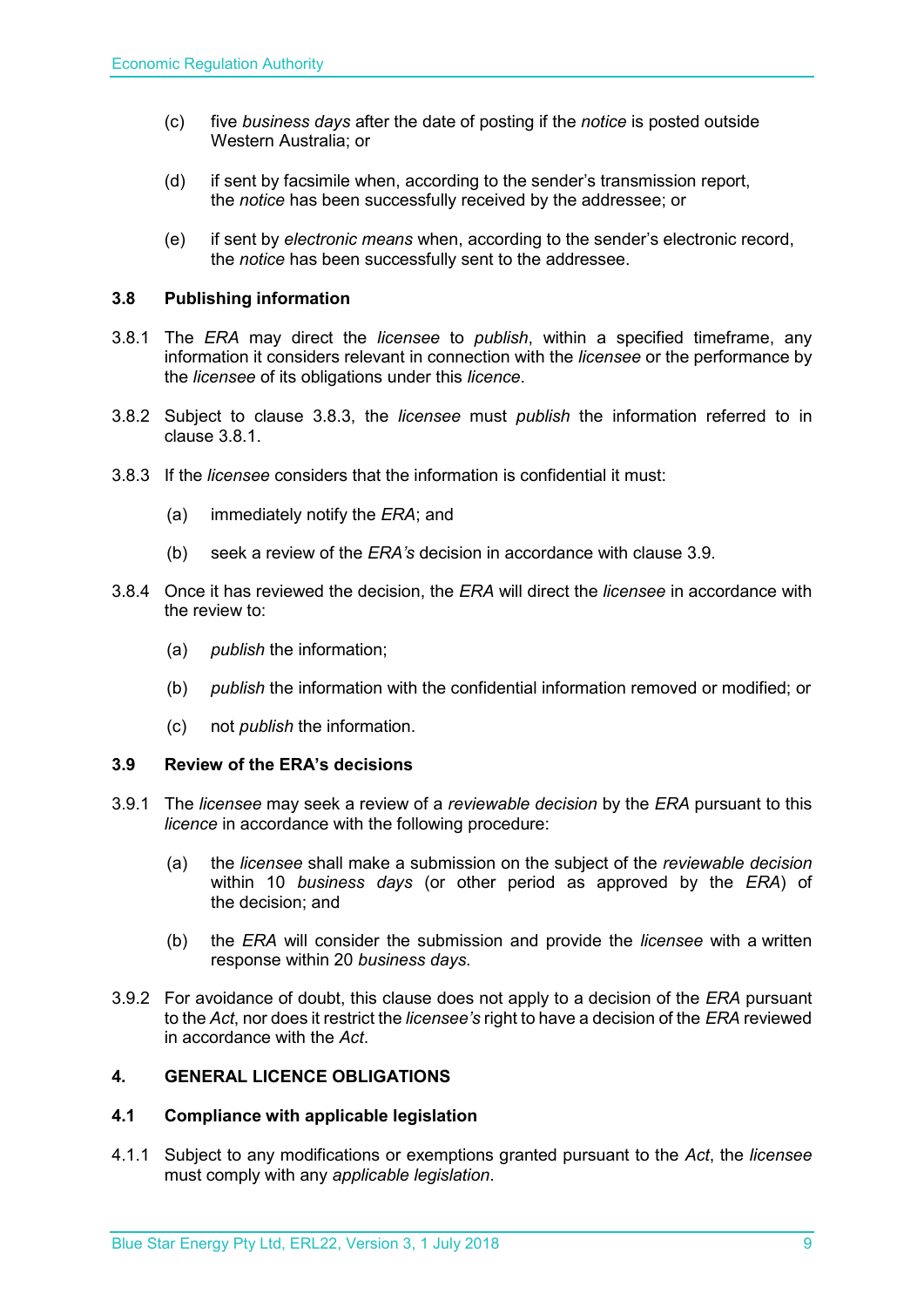### <span id="page-9-0"></span>**4.2 Fees**

4.2.1 The *licensee* must pay the applicable fees and charges in accordance with the *Regulations*.

#### <span id="page-9-1"></span>**4.3 Accounting records [Schedule 1 of the Act]**

4.3.1 The *licensee* and any *related body corporate* must maintain accounting records that comply with standards issued by the Australian Accounting Standards Board or equivalent International Accounting Standards.

#### <span id="page-9-2"></span>**4.4 Reporting a change in circumstances**

- 4.4.1 The *licensee* must report to the *ERA*:
	- (a) if the *licensee* is under external administration as defined by the *Corporations Act 2001 (Cwth)* within 2 *business days* of such external administration occurring; or
	- (b) if the *licensee*:
		- (i) experiences a change in the *licensee's* corporate, financial or technical circumstances upon which this *licence* was granted; and
		- (ii) the change may materially affect the *licensee's* ability to perform its obligations under this *licence*,

within 10 *business days* of the change occurring; or

- (c) if the:
	- (i) *licensee's* name;
	- (ii) *licensee's* ABN; or
	- (iii) *licensee's* address,

changes, within 10 *business days* of the change occurring.

#### <span id="page-9-3"></span>**4.5 Provision of information [Schedule 1 of the Act]**

4.5.1 The *licensee* must provide to the *ERA,* in the manner and form described by the *ERA, specified* information on any matter relevant to the operation or enforcement of the *licence*, the operation of the licensing scheme provided for in Part 2 of the *Act*, or the performance of the *ERA's* functions under that Part.

#### <span id="page-9-4"></span>**5. AUDITS AND PERFORMANCE REPORTING OBLIGATIONS**

#### <span id="page-9-5"></span>**5.1 Asset management system [Section 14 of the Act]**

Not Used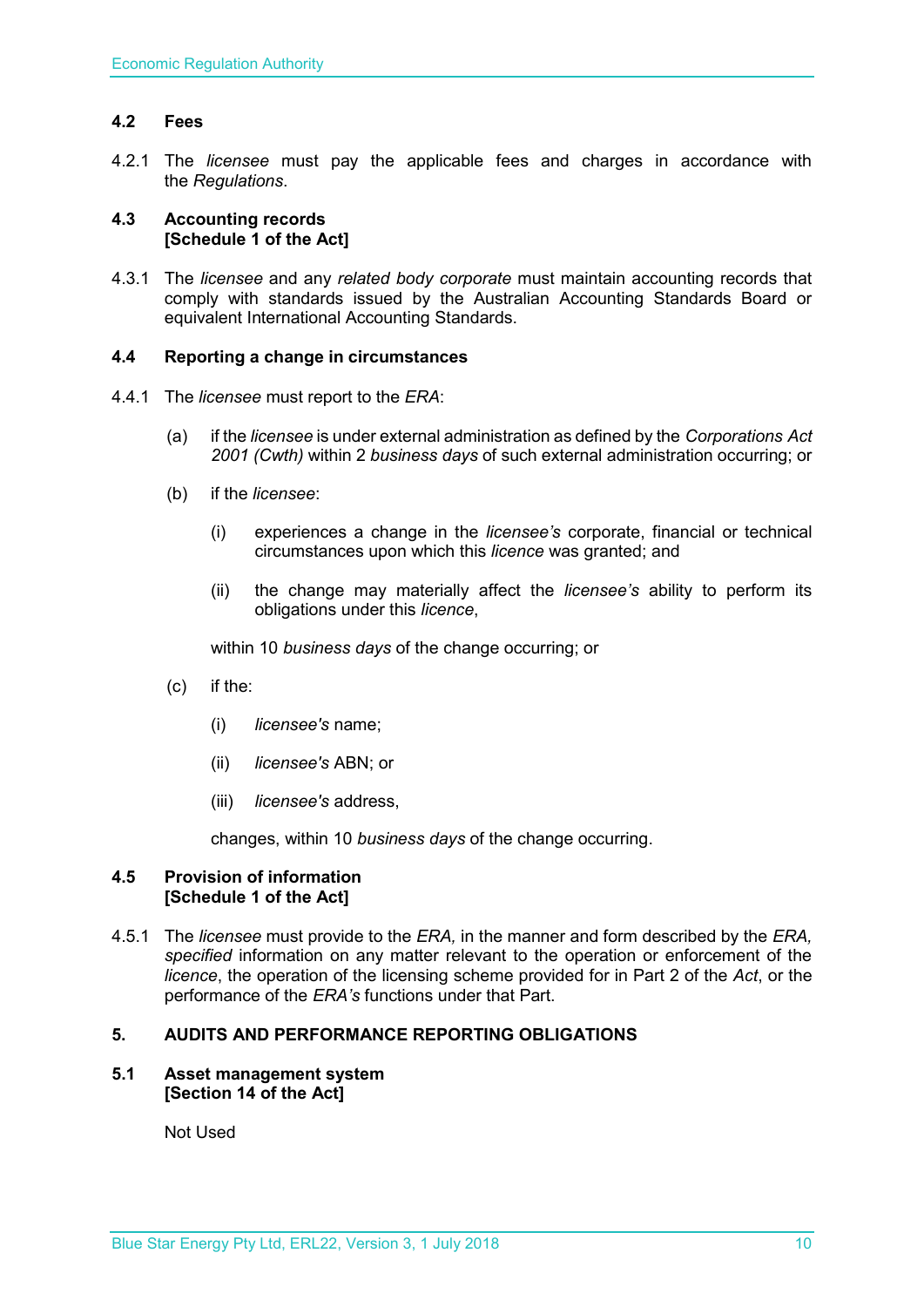#### <span id="page-10-0"></span>**5.2 Individual performance standards**

- 5.2.1 Performance standards are contained in *applicable legislation*.
- 5.2.2 The *ERA* may prescribe *individual performance standards* applying to the *licensee* in respect of the *licensee's* obligations under this *licence* or the *applicable legislation*.
- 5.2.3 Before approving any *individual performance standards* under this clause, the *ERA* will:
	- (a) provide the *licensee* with a copy of the proposed *individual performance standards*;
	- (b) allow 15 *business days* for the *licensee* to make submissions on the proposed *individual performance standards*; and
	- (c) take into consideration those submissions.
- 5.2.4 Once approved by the *ERA*, the *individual performance standards* are included as additional terms and conditions to this *licence*.

#### <span id="page-10-1"></span>**5.3 Performance audit [Section 13 of the Act]**

- 5.3.1 The *licensee* must, unless otherwise notified in writing by the *ERA*, provide the *ERA* with a *performance audit* within 24 months after the *commencement date*, and every 24 months thereafter.
- 5.3.2 The *licensee* must comply, and must require the *licensee's* auditor to comply, with the *ERA's* standard audit guidelines.
- 5.3.3 The *licensee* may seek a review of any of the requirements of the *ERA*'s standard audit guidelines in accordance with clause 3.9.
- 5.3.4 The *performance audit* must be conducted by an independent auditor approved by the *ERA*. If the *licensee* fails to nominate an auditor within one month of the date that the *performance audit* was due, or the auditor nominated by the *licensee* is rejected on two successive occasions by the *ERA*, the *ERA* may choose an independent auditor to conduct the *performance audit*.

#### <span id="page-10-2"></span>**6. CUSTOMERS**

<span id="page-10-3"></span>**6.1 Approved Scheme [Section 101 of the Act]**

Not Used

<span id="page-10-4"></span>**6.2 Determination of Default Supplier** 

Not Used

#### <span id="page-10-5"></span>**6.3 Marketers**

Not Used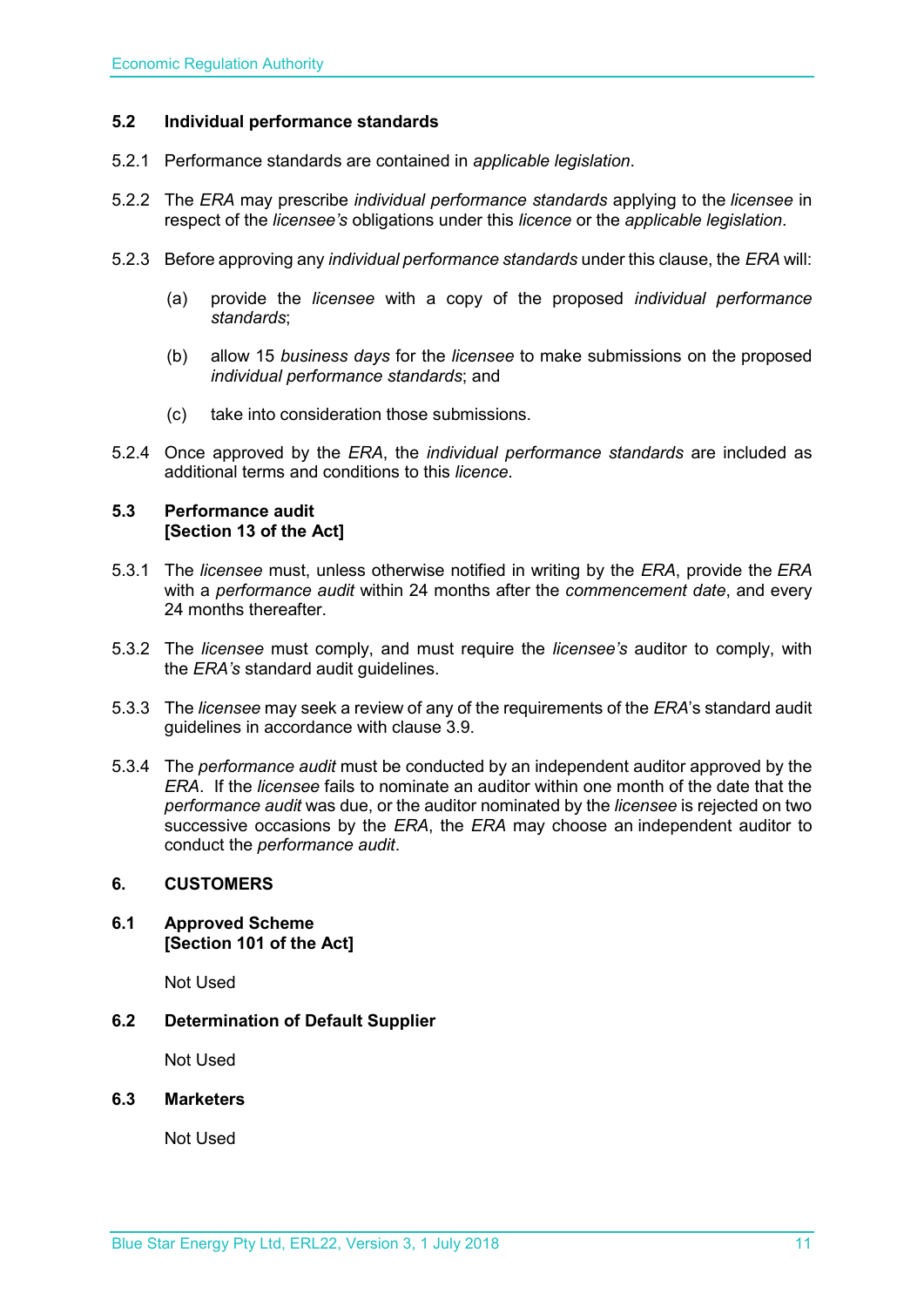#### <span id="page-11-0"></span>**6.4 Customer Contracts [Section 54 of the Act]**

Not Used

### <span id="page-11-1"></span>**6.5 Amending the Standard Form Contract [Section 52 of the Act]**

Not Used

#### <span id="page-11-2"></span>**6.6 Directions by the ERA to amend Standard Form Contract [Section 53 of the Act]**

Not Used

### <span id="page-11-3"></span>**6.7 Supplier of Last Resort [Section 76 of the Act]**

6.7.1 If the *licensee* is designated a *supplier of last resort* under the *Act,* the *licensee* must perform the functions of the *supplier of last resort.* 

### <span id="page-11-4"></span>**6.8 Notification of Default Supply**

Not Used

#### <span id="page-11-5"></span>**6.9 Priority Restoration Register**

Not Used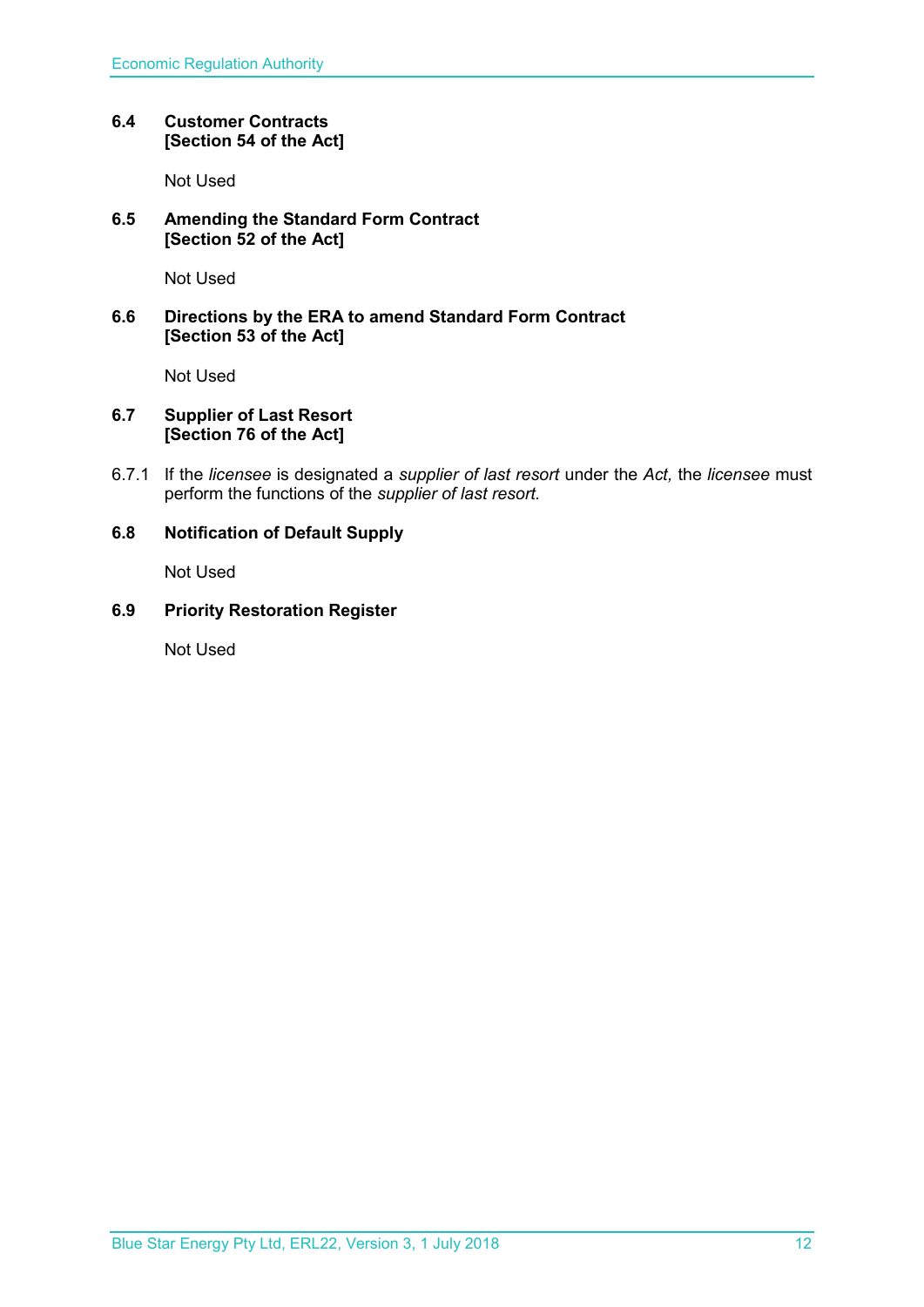# <span id="page-12-0"></span>**Schedule 1 – Additional Licence Clauses**

# **(Not Used)**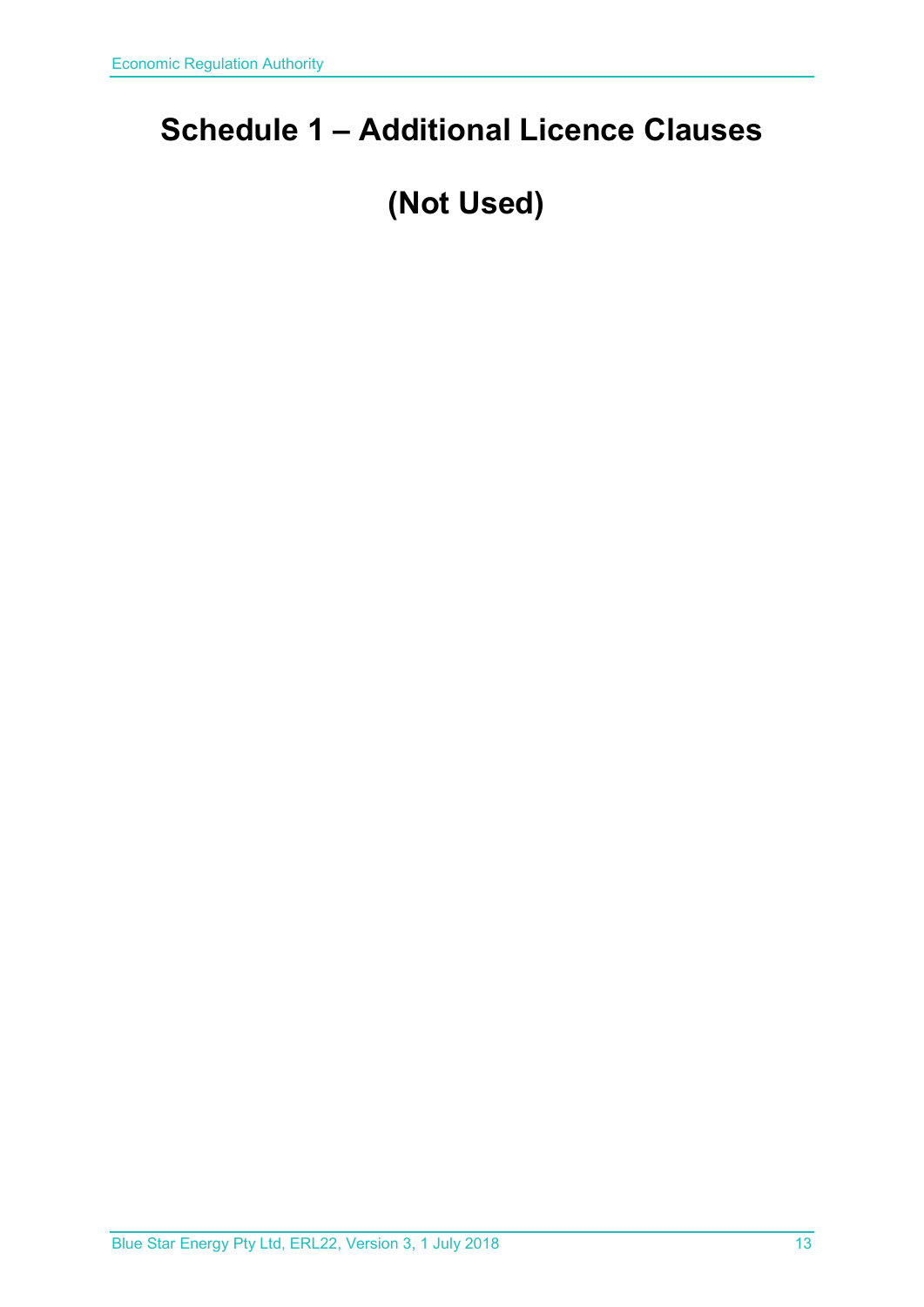# <span id="page-13-0"></span>**Schedule 2 – Licence Area Plans**